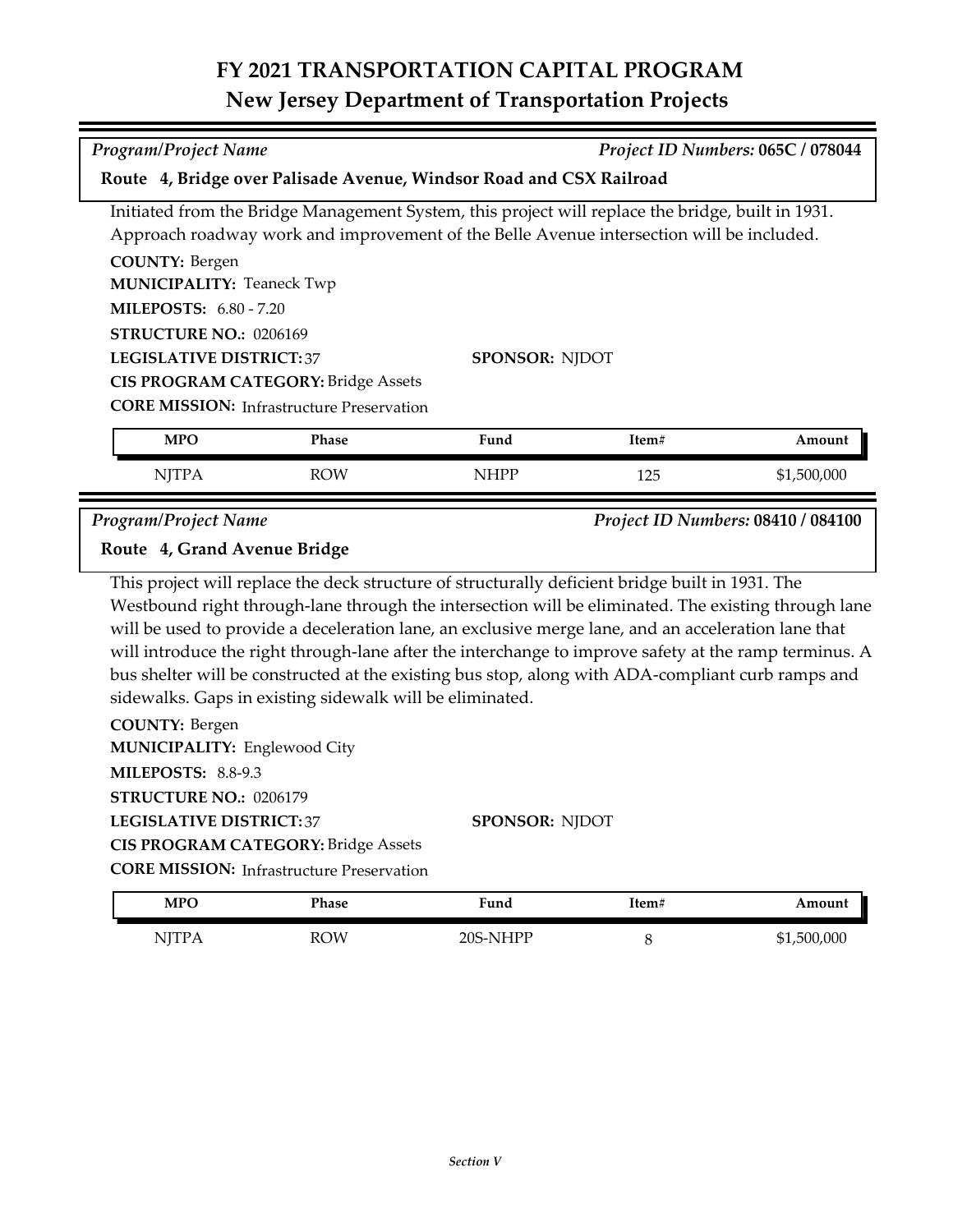## **FY 2021 TRANSPORTATION CAPITAL PROGRAM New Jersey Department of Transportation Projects**

| Program/Project Name                                         |                                                                                                                                                            |                       |       | Project ID Numbers: 02346 / 023460 |
|--------------------------------------------------------------|------------------------------------------------------------------------------------------------------------------------------------------------------------|-----------------------|-------|------------------------------------|
| Route 4, Hackensack River Bridge                             |                                                                                                                                                            |                       |       |                                    |
|                                                              | Initiated from the Bridge Management System, this project will reconstruct this structurally deficient<br>and functionally obsolete bridge, built in 1931. |                       |       |                                    |
| <b>COUNTY: Bergen</b>                                        |                                                                                                                                                            |                       |       |                                    |
|                                                              | MUNICIPALITY: Hackensack City, Teaneck Twp                                                                                                                 |                       |       |                                    |
| <b>MILEPOSTS: 5.70 - 6.10</b>                                |                                                                                                                                                            |                       |       |                                    |
| STRUCTURE NO.: 0206166                                       |                                                                                                                                                            |                       |       |                                    |
| <b>LEGISLATIVE DISTRICT:37</b>                               |                                                                                                                                                            | <b>SPONSOR: NJDOT</b> |       |                                    |
|                                                              | <b>CIS PROGRAM CATEGORY: Bridge Assets</b>                                                                                                                 |                       |       |                                    |
|                                                              | <b>CORE MISSION:</b> Infrastructure Preservation                                                                                                           |                       |       |                                    |
| <b>MPO</b>                                                   | Phase                                                                                                                                                      | Fund                  | Item# | Amount                             |
| <b>NJTPA</b>                                                 | <b>DES</b>                                                                                                                                                 | 20S-NHPP              | 9     | \$6,000,000                        |
| Program/Project Name                                         |                                                                                                                                                            |                       |       | Project ID Numbers: 94064 / 950194 |
| Route 4, Jones Road Bridge                                   |                                                                                                                                                            |                       |       |                                    |
|                                                              | Initiated from the Bridge Management System, this project will replace the structurally deficient and<br>functionally obsolete bridge, built in 1931.      |                       |       |                                    |
| <b>COUNTY: Bergen</b><br><b>MUNICIPALITY: Englewood City</b> |                                                                                                                                                            |                       |       |                                    |
| <b>MILEPOSTS: 9.62-9.7</b>                                   |                                                                                                                                                            |                       |       |                                    |
| STRUCTURE NO.: 0206182                                       |                                                                                                                                                            |                       |       |                                    |
| <b>LEGISLATIVE DISTRICT: 37</b>                              |                                                                                                                                                            | <b>SPONSOR: NJDOT</b> |       |                                    |
|                                                              | <b>CIS PROGRAM CATEGORY: Bridge Assets</b>                                                                                                                 |                       |       |                                    |
|                                                              | <b>CORE MISSION:</b> Infrastructure Preservation                                                                                                           |                       |       |                                    |
| <b>MPO</b>                                                   | <b>Phase</b>                                                                                                                                               | Fund                  | Item# | Amount                             |

| <b>MPO</b>   | Phase      | Fund     | Item# | Amount    |
|--------------|------------|----------|-------|-----------|
| <b>NJTPA</b> | <b>ROW</b> | 20S-NHPP | 10    | \$600,000 |